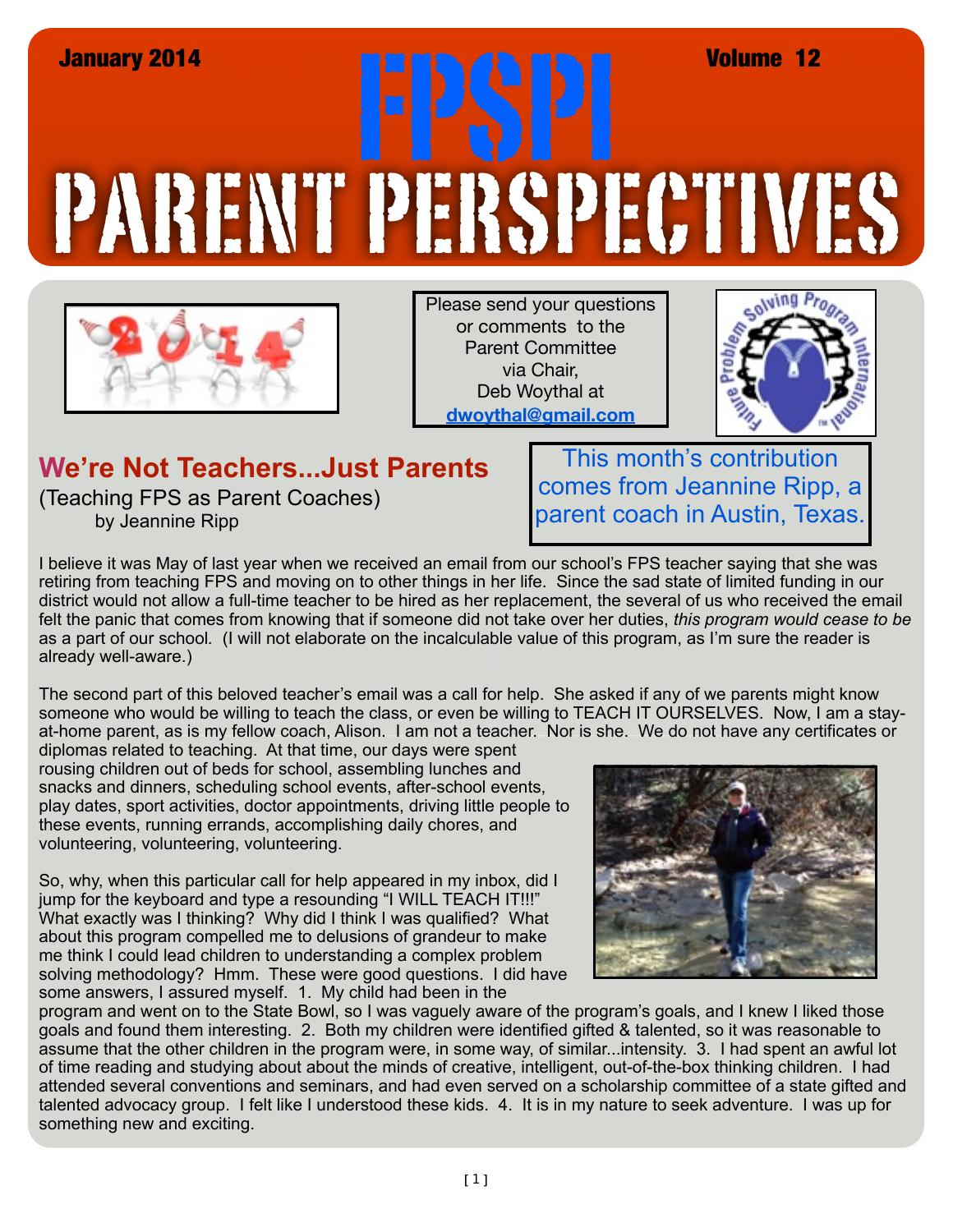

So, with these justifications in mind, I heartily agreed to take on the task of teaching the FPS process to 5 classes of students, 2nd-5th grade, at my local elementary school, on a volunteer basis, without any prior experience. The great silver lining was that I was not alone. Another (also delusional) parent had agreed to teach it with me. At least any terrible failure would not be solely on my shoulders, and I happened to really like this other delusional parent, so that made the endeavor even easier to undertake.

Our early days preparing for our classes involved attending an in-depth training, which equipped us with a handy blue instruction guide (which we still refer to as "the blue packet"), some very important experiences with the process, and the wisdom of experienced teachers. We left the training a little overwhelmed, but feeling confident in our inherent understanding of

things. What was more of a mystery was the school environment. How would we find a room to teach in? What time of day would we teach? Would we have to teach for many hours, every day (like REAL teachers)? Would we be allowed materials to use? Would other teachers support us and include us? How would the principal support us?

Would parents of our students find us to be legitimate instructors? Do we even call them "our students?" What does that make us? Teachers?? We quickly said no. We are not worthy of that distinction. See paragraph 2 above. We are just parents. We'll call ourselves "coaches."

As we sat down to prepare for our first few lessons, the fact that we were not teachers was clearly apparent. How do we introduce this topic? How much time do we spend on this aspect? How do we bridge this idea with that activity? How does this dovetail into that? Should we do this extra thing, or not? What if they talk too much? What if they don't listen? How will we know if they are getting it? What if someone gets sick in class, or has an accident or acts out? How do we make sure the needs of the quiet ones are met as well those of the ones who need lots of movement and excitement. These are things teachers would know instinctively. They could do it with their eyes closed, and they'd do it well. We were just parents. We'd have to rely on intuition to get the job done.



The early lessons were planned with much care, over many hours, with much deliberation. Alison and I met twice a week to flesh it all out and bounce ideas between us. At first, we felt the need to stick to these lessons exactly. But what we found was that it was much more fun for the kids and for us to have a general idea of the lesson plan and to be flexible during class, going with the flow, allowing ideas to be shared, making sure everyone had a chance to participate. This freedom of expression seemed very, very important, we noticed. This is how they learned from one



another and from us, and how we learned from them. We started to realize that, not being teachers, we could make our own structure in the class. We had no preconceived notions, no written standards that we were held to. We felt that, for maximum creativity, we needed to broaden the boundaries. Our only two rules became: 1) Listen respectfully; and 2) Don't hurt anyone. Doodling was okay. Sitting on the floor was okay. Drawing your thoughts out on the white board was okay. Using multi-colored pens was okay. Chewing gum was okay. Wild and crazy ideas that didn't immediately make sense were okay. Piggybacking on ideas was most certainly okay. "Can we act out our challenge?" Sure! "Can we make a commercial for an invention we thought of?" Yes! Connections and ah-ha moments that we had along the way were something worth stopping for, something to appreciate and to celebrate.

These new boundaries created such enthusiasm and energy and excitement that some days felt like a circus: a 3rd grader snuck away to the bathroom, unnoticed, and drew a mustache on his face; a curious 2nd grader took apart a pen and lost the spring, denying he was the culprit; a 4th grader leapt from the top of his desk at his sheer excitement to share an idea; a whole class became so loud while excitedly working in groups that the floor of the portable was literally shaking; 3rd graders frenetically flicked marshmallows across the room using self-constructed catapults to demonstrate the solution of getting food from Sherwood Forest to Nottingham. (It looked like it had snowed all over the floor by the time we proved that we could, indeed, get food across the village walls.)